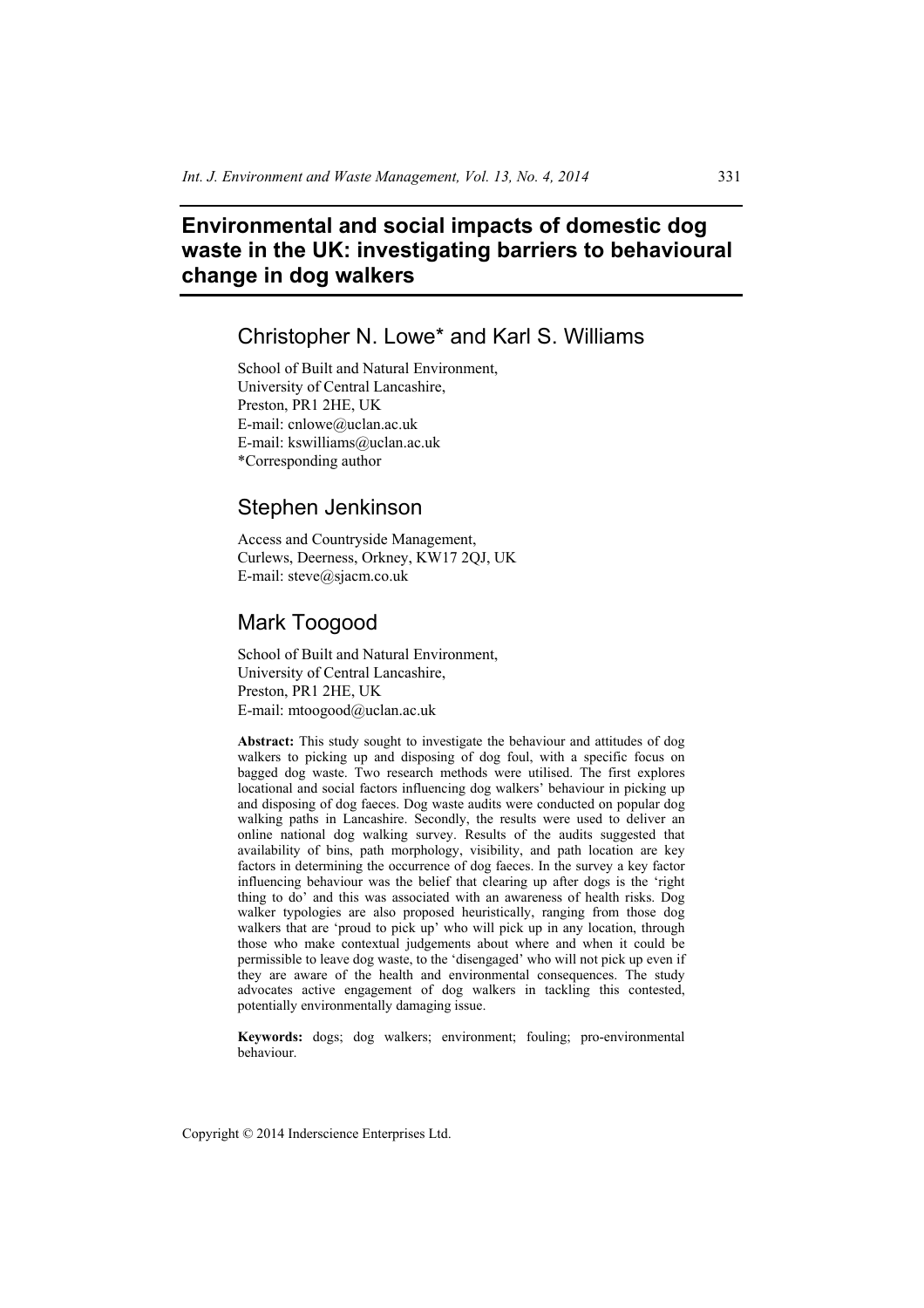**Reference** to this paper should be made as follows: Lowe, C.N., Williams, K.S., Jenkinson, S. and Toogood, M. (2014) 'Environmental and social impacts of domestic dog waste in the UK: investigating barriers to behavioural change in dog walkers', *Int. J. Environment and Waste Management*, Vol. 13, No. 4, pp.331–347.

**Biographical notes:** Christopher N. Lowe is a Senior Lecturer in Waste and Environmental Management in the School of Built and Natural Environment, University of Central Lancashire. His broad research and teaching interests are in applied ecology and waste management.

Karl S Williams is the Director for the Centre for Waste Management in the School of Built and Natural Environment, University of Central Lancashire. His research and teaching areas are in waste, resource use, and technology solutions.

Stephen Jenkinson is an independent specialist on managing access to the countryside and urban green space for walkers with dogs. He works across the UK and internationally, with clients including The Kennel Club, local councils, state forest agencies, national parks and wildlife charities.

Mark Toogood is a Senior Lecturer in Human Geography in the School of Built and Natural Environment, University of Central Lancashire. His research interests are in public understanding of science.

### **1 Introduction**

There are approximately 8 million dogs in the UK, with 23% of households owning at least one dog (PFMA, 2012). It has been estimated that dogs produce more than 1,000 tons of faeces every day in the UK (Campbell, 2007) and much of this waste is deposited in public areas (Wells, 2006).

Environmental and human health risks (e.g., zoonosis toxocariasis) associated with dog waste are well established (e.g., Wells, 2006, 2007). There is also evidence suggesting a link between the spread of diseases in livestock (e.g., bovine neosporosis) and the presence of faeces from infected dogs on agricultural land (Innes et al., 2007). Atenstaedt and Jones (2011) have also recognised that "dog excrement can have a significant economic impact in terms of deterring inward investment and tourism" to an area. Furthermore, activities associated with dog waste collection and disposal can be financially restrictive for local authorities. The Waste Improvement Network (WIN, 2011) estimated that individual authorities spend up to £100,000 per year on dog waste collection and disposal with further expenditure related to provision of dedicated dog waste bins, street cleansing, enforcement activities, signage and public communications with an estimated total cost to local authorities in England and Wales of £22 million per year (Atenstaedt and Jones, 2011). Furthermore, 56% of local authorities have acknowledged that collection and disposal of dog waste is an area with potential for identifying cost savings and efficiencies (WIN, 2011). Dog waste is an emotive subject and complaints made by the public to local authorities are often dominated by dog waste issues. A three-year study by ENCAMS (2005) reported that there were more than 200,000 recorded dog waste complaints to local authorities in England.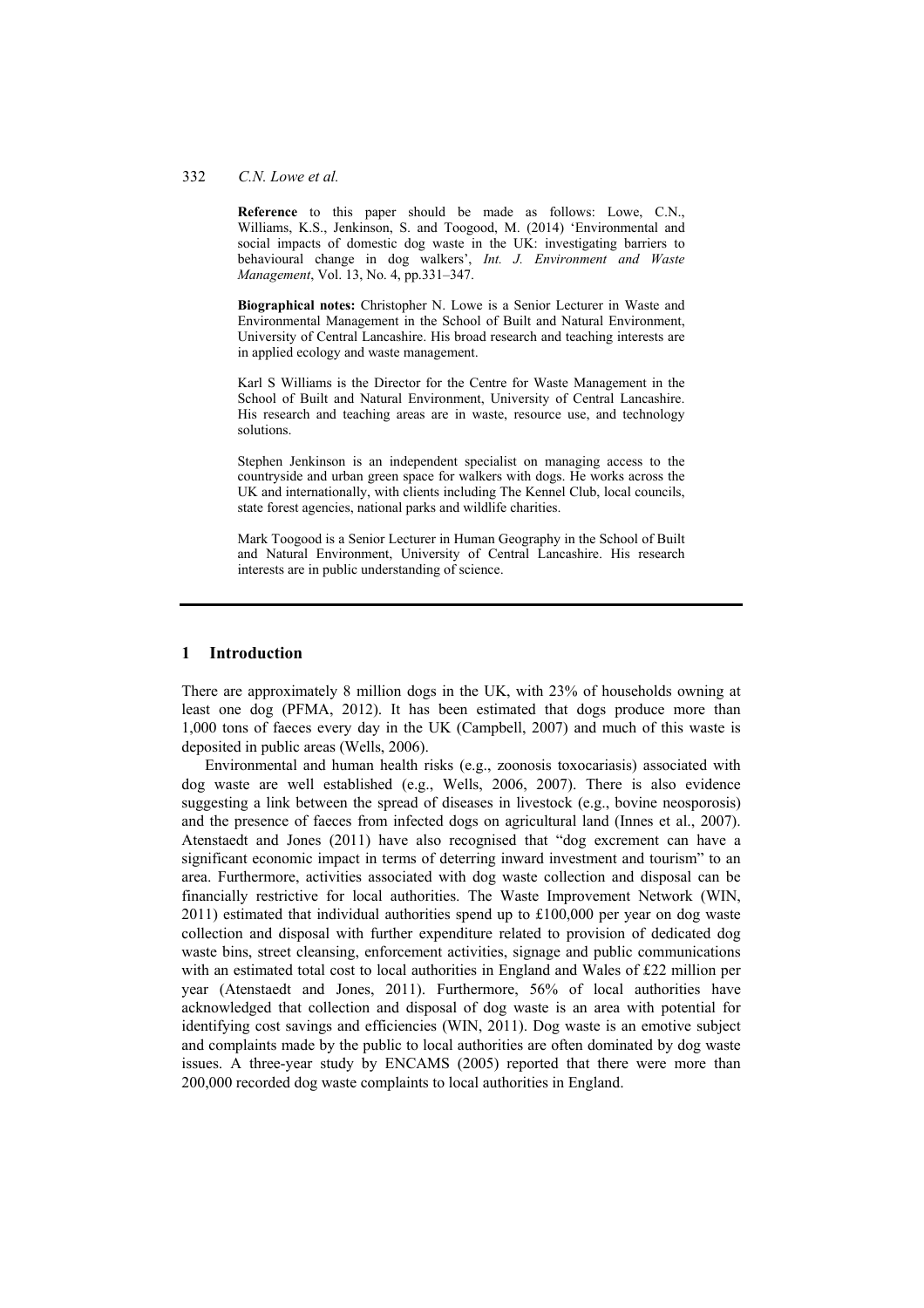In the last decade there has been a perceived reduction in the presence of dog faeces in public places in the UK. This reduction may be attributed to widely publicised national campaigns by action groups such as Keep Britain Tidy (formerly ENCAMS) (e.g., 'GRAB IT, BAG IT and BIN IT') as well as local initiatives and the implementation of legislative powers by local authorities. Under the Clean Neighbourhoods and Environment Act (Sections 55 and 56), that came into force in 2006 and replaced the Dogs (Fouling of Land) Act 1996, local authorities in England and Wales can implement Dog Control Orders in designated areas of land (Defra, n.d.). This includes requiring dog owners to remove dog faeces. Committing a dog control order offence may result in an on-the-spot fixed penalty notice of £50 to £80 or prosecution and a fine of up to £1,000. Many local authorities have enacted legislation to make dog fouling illegal and encourage behavioural change by providing dedicated dog waste bins, and free 'doggy bags' and/or 'pooper scoopers'. In Scotland, the Dog Fouling (Scotland) Act 2003 designated most 'public open places' as areas where not removing faeces creates an offence; agricultural land is currently exempt from the Act's provisions.

It is becoming socially unacceptable for dog owners in the UK not to clean up after their dogs. This behavioural change may also be partly associated with the construction of 'the responsible dog owner' that has developed in the context of increased media exposure of dog attacks (as described by Podberscek, 1994) as well as the presence of dog waste. However, whilst some dog walkers clean up after their dog(s) they then discard the 'bagged' waste in the local environment. It is suggested that this bagged dog waste has potentially a greater environmental and aesthetic impact than uncollected dog waste. Webley and Siviter (2000) suggested that dog owners are presented with a choice between cooperative (pro-environmental) behaviour (removing dog faeces) or defective behaviour (just walking on), and that the observed behaviour is a result of the interaction between internalised constraints held by the individual, the particular situation and context in which they are making a decision to pick up. Situational constraints, argue Webley and Siviter (2000), include the threat of being fined, while personal constraints include the perceived risk of punishment and attitudes and moral beliefs about dog fouling. For example, it is suggested that legislative measures may not be a solution for dog walkers who regard dog fouling regulations to be illegitimate (Webley and Siviter, 2000). In addition individuals differ in the extent to which they are individualistic or community orientated (Webley and Siviter, 2000), and this may influence compliance with rules if this conflicts with individual interest (e.g., the unpleasant action of cleaning up dog faeces). The factors that determine pro-environmental behaviour have been the subject of many studies and a meta-analysis of the psycho-social factors from research in this area is provided by Bamberg and Möser (2007).

Only a restricted number of academic studies (e.g., Webley and Siviter, 2000; Wells, 2006) have focussed on dog fouling and there has been even less published research related to the more recent issue of discarded bagged dog waste. SIRC (2008) investigated the behaviour of dog walkers in the countryside through site surveys in South Hampshire, England and a national online survey. A fifth of respondents stated that they had bagged dog faeces but not placed it in a bin. Stated reasons for this behaviour included forgetfulness, changes to the route and as a protest (e.g., against a lack of dog waste bins). Furthermore there was a reported high level of uncertainty regarding the legitimacy of disposing of bagged dog faeces in litter bins. This current study aims to explore the locational and social factors influencing the behaviour and attitudes of dog walkers to picking up and disposing of dog foul. This was achieved by: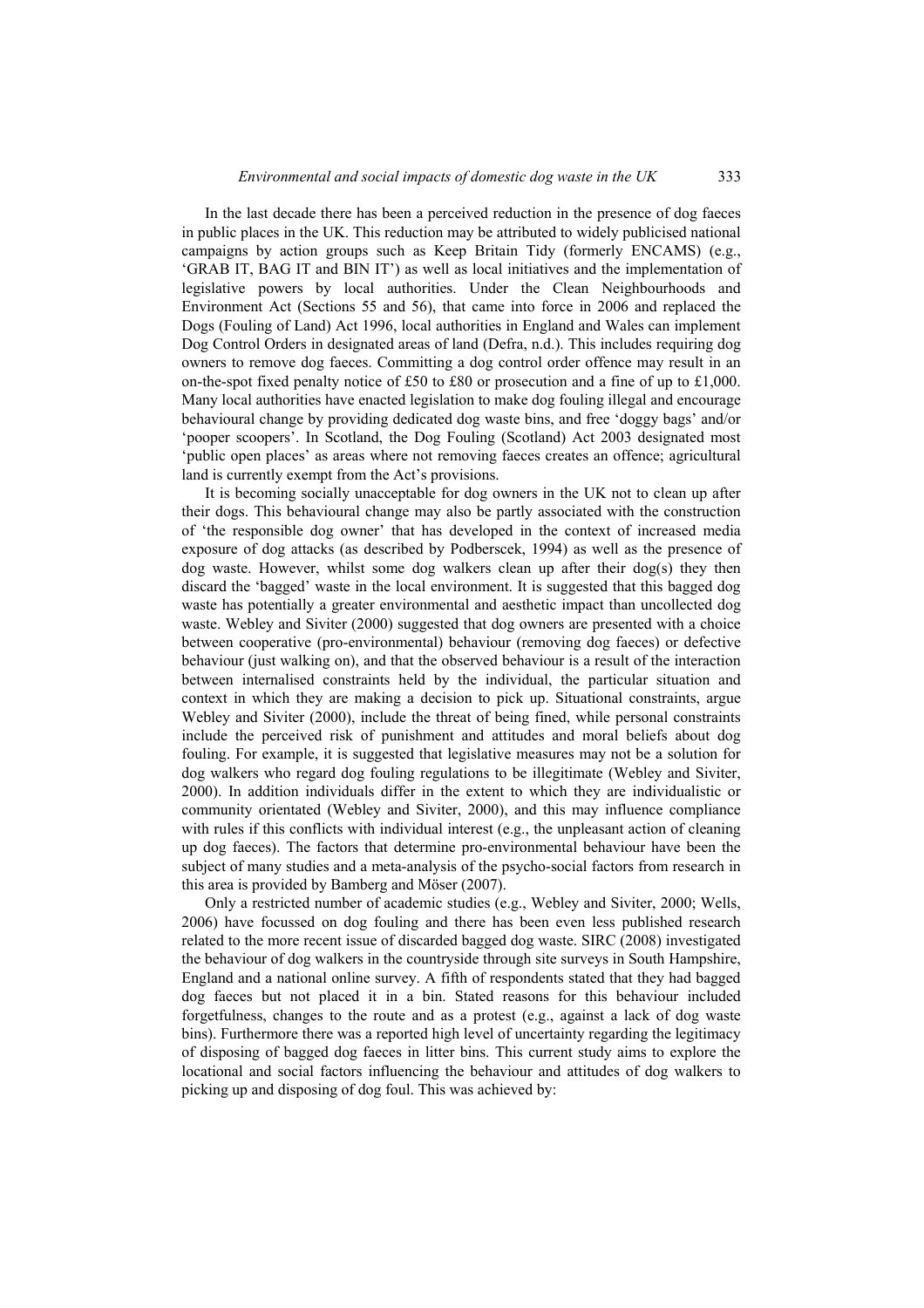- 1 undertaking path audits in popular dog walking areas in Lancashire, UK to determine the influence of path morphology, location and management (related to dog waste) on the frequency and location of bagged and non-bagged dog waste
- 2 conducting a nationwide internet-based questionnaire of dog walkers to determine their attitudes and behaviour to dog waste.

It is intended that the findings of this research may be utilised by local authorities in developing best practice guidance for tackling this emotive and environmentally important issue.

#### **2 Methodology**

#### *2.1 Path audits*

Eight popular dog walking paths in Lancashire were selected for this study (Table 1). A range of paths were selected to allow the study to investigate the influence of path morphology, location and management. All the selected paths were subject to Dog Control Orders in respect to the fouling of land by dogs. Five of the paths (1–5) formed part of a continuous path network in and around Avenham Park, Preston. The five paths were selected as they differed in type, morphology and management (Tables 1 and 2) and because they were inter-connected, allowing more direct comparisons, with respect to quantities of dog waste, to be made. Path 6 formed part of the tow path of the Lancaster Canal that runs through an urban area of Preston. Path 7 crossed Worden Park, Leyland east to west from the Main Car Park to the Cumberland Avenue exit and onto a path leading to an urban housing estate. Path 8 was a circular path around Turton and Entwistle Reservoir in a rural location near Egerton in Bolton.

| Table 1 |  |  |  | Description of paths selected for dog waste audits, 28/03/10-16/04/10 |
|---------|--|--|--|-----------------------------------------------------------------------|
|---------|--|--|--|-----------------------------------------------------------------------|

| Path   | Location                                                                                      | Path type                                                                                                                                                                                  | Path width<br>(m)          | Controlling<br>body                |
|--------|-----------------------------------------------------------------------------------------------|--------------------------------------------------------------------------------------------------------------------------------------------------------------------------------------------|----------------------------|------------------------------------|
| Path 1 | Managed urban/rural park<br>- Avenham and Miller<br>Park, Preston                             | Tarmac, cutting through<br>parkland bordered by the<br>River Ribble                                                                                                                        | Approx. 3 m                | Preston City<br>Council            |
| Path 2 | Riverside walk $-$<br>non-managed urban/rural<br>location, South Ribble                       | Tarmac, bordered on one<br>side by the river Ribble<br>and on the other by fields<br>and a recreational park                                                                               | Approx<br>$1.25 \text{ m}$ | South Ribble<br>Borough<br>Council |
| Path 3 | Local Access Walk –<br>non-managed urban/rural<br>location Tram Road, South<br>Ribble         | Tarmac, straight path<br>following old tram line.<br>raised on embankment and<br>lined with mature trees                                                                                   | Approx. 4 m                | South Ribble<br>Borough<br>Council |
| Path 4 | Local Access Walk –<br>managed as part of Preston<br>Junction Nature Reserve,<br>South Ribble | Tarmac $(0-159 \text{ m})$<br>gravel/mud $(159-857 \text{ m})$<br>Path follows disused<br>railway line on a raised<br>embankment and crosses<br>the River Ribble via old<br>railway bridge | Approx. 2 m                | Lancashire<br>County<br>Council    |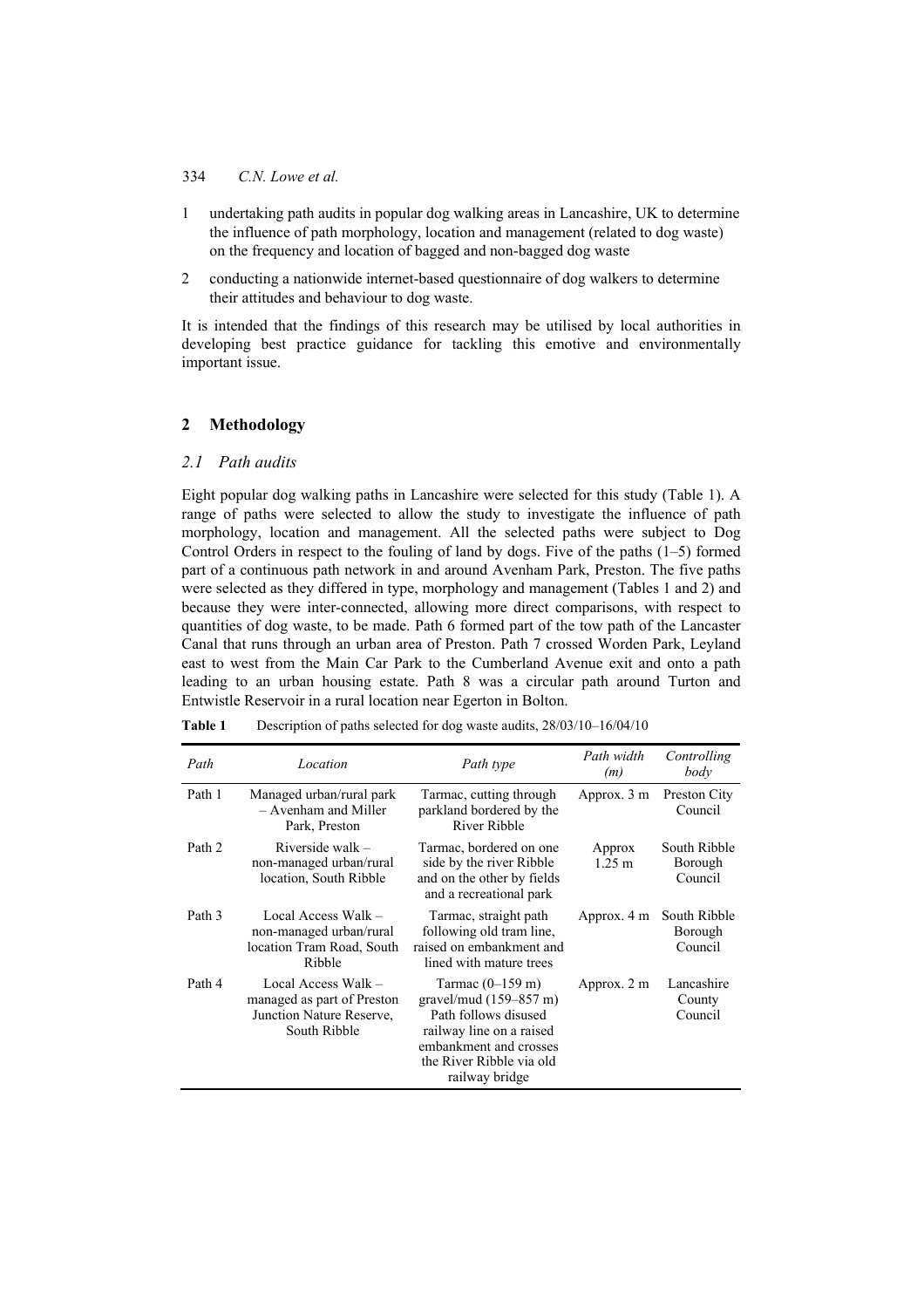| Path   | Location                                                                                                      | Path type                                                                                                                                                                           | Path width<br>(m)                                                   | Controlling<br>body                |
|--------|---------------------------------------------------------------------------------------------------------------|-------------------------------------------------------------------------------------------------------------------------------------------------------------------------------------|---------------------------------------------------------------------|------------------------------------|
| Path 5 | Local Access Walk –<br>non-managed urban/rural<br>location Cardinal Newman<br>Playing fields, South<br>Ribble | Tarmac road $(0-271 \text{ m})$<br>dirt track $(271-746 \text{ m})$                                                                                                                 | Road (no<br>pavements)<br>approx. 4 m,<br>dirt track<br>approx. 4 m | South Ribble<br>Borough<br>Council |
| Path 6 | Urban Canal Tow path,<br>Lancaster Canal, Preston                                                             | Cinder track running<br>alongside canal and backed<br>onto by terraced housing                                                                                                      | Approx. 2 m                                                         | Preston City<br>Council            |
| Path 7 | Managed Urban Park,<br>Worden Park, Leyland                                                                   | Tarmac, path crosses<br>playing fields, verges are<br>mainly grass with scattered<br>trees                                                                                          | Approx.<br>1.5 <sub>m</sub>                                         | South Ribble<br>Borough<br>Council |
| Path 8 | Rural Walk, predominantly<br>accessed by vehicles.<br>Turton and Entwistle<br>Reservoir, Egerton, Bolton      | Compacted stone, the<br>reservoir is on one side of<br>the path and a grass verge<br>on the other and beyond<br>this woodland that in<br>places is bordered by a dry<br>stone wall. | Approx. 2 m                                                         | United<br>Utilities                |

**Table 1** Description of paths selected for dog waste audits, 28/03/10–16/04/10 (continued)

**Table 2** Recorded characteristics of audited sections of the eight selected paths

| Path   | Survey<br>distance(m) | Grid reference<br>(survey start point)           | Number of<br>dog waste<br>bins | Number of<br>litter bins | Number of<br>combination<br>litter/dog waste<br>bins |
|--------|-----------------------|--------------------------------------------------|--------------------------------|--------------------------|------------------------------------------------------|
| Path 1 | $1,000 \; \mathrm{m}$ | SD53850, 28686                                   | $\overline{2}$                 | 3                        | 0                                                    |
| Path 2 | $1,000 \; \mathrm{m}$ | SD54150, 28569                                   | 2                              | $\Omega$                 | $\theta$                                             |
| Path 3 | 716 m                 | SD54149, 27839                                   | $\theta$                       | $\Omega$                 |                                                      |
| Path 4 | $1,077 \; \mathrm{m}$ | SD54021, 27740                                   | $\Omega$                       | 0                        | 0                                                    |
| Path 5 | 746 m                 | SD53685, 27407                                   | $\Omega$                       | $\Omega$                 |                                                      |
| Path 6 | $1,000 \; \mathrm{m}$ | Aqueduct street.<br>Preston                      | 3                              | $\Omega$                 | $_{0}$                                               |
| Path 7 | $1,000 \; \mathrm{m}$ | Main car park                                    | $\theta$                       |                          | 5                                                    |
| Path 8 | $1,000 \; \mathrm{m}$ | Batridge Barn car<br>park above the<br>reservoir | $\theta$                       | 2                        | 0                                                    |

All audits were undertaken between the 28th March and the 16th April 2010 before significant foliage and plant growth had occurred which would have made locating dog waste more difficult. Where applicable, each path was surveyed over a 1,000 m distance. Where this was not possible due to obstructions or significant changes in path type/ location the total distance of the survey was recorded. Path surface, width and general characteristics were recorded at the start of each survey (see Tables 1 and 2) and a grid reference was also taken using a Garmin eTrex Venture GPS. Path distance was recorded using a road meter (manufactured by Trumeter). The survey was limited to locating dog waste that could be seen from the path (approximately within 3 metres each side). Where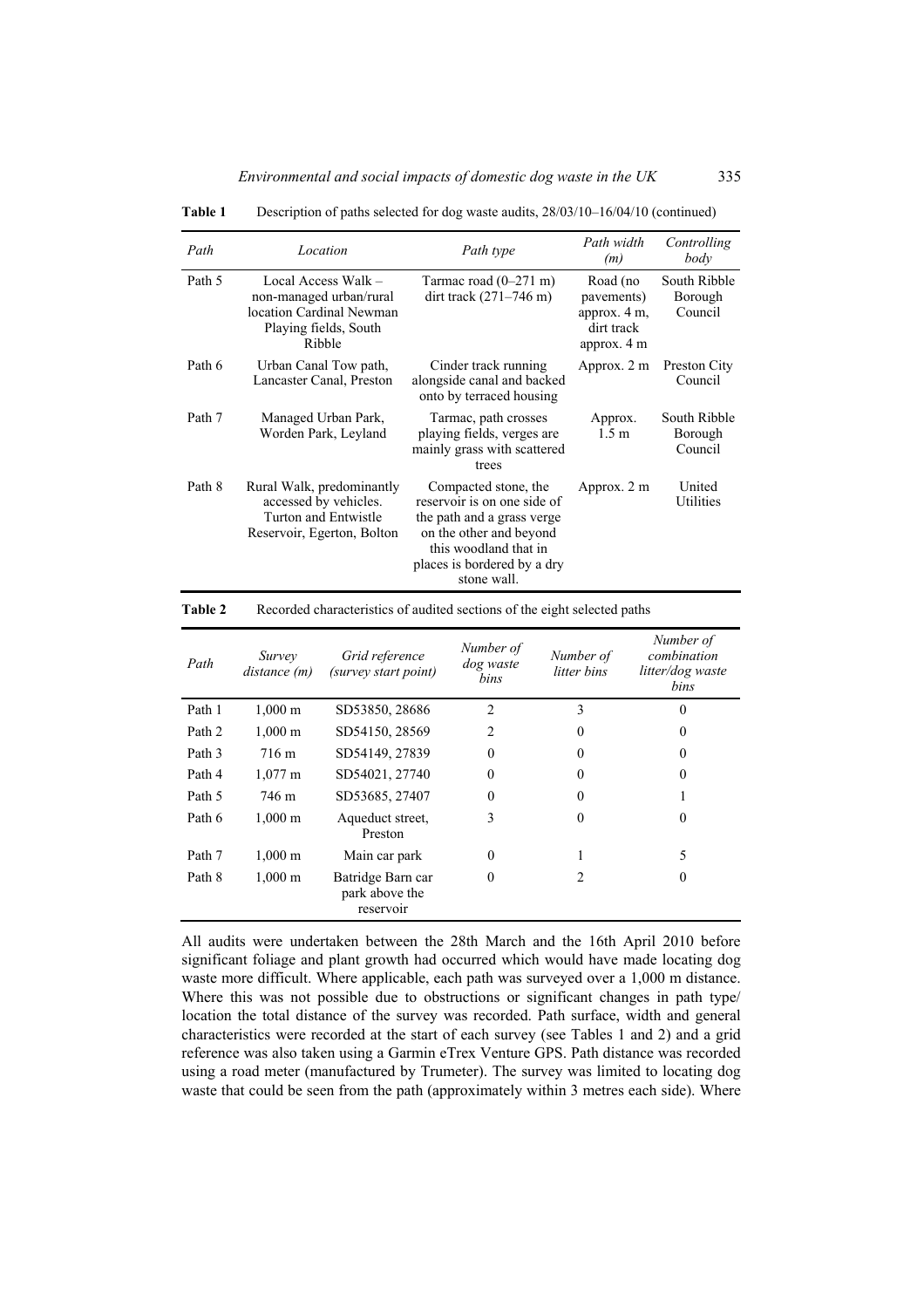dog waste was located, the distance on the path and exact location (e.g., on the path or off the path) was recorded (and in most cases a grid reference taken) and for bagged dog waste, bag colour/type were noted. Where a number of dog faeces were present in a single area a judgement was made by the researcher as to how many individual dog fouls were present. In addition to dog waste, location of any notable path features was also recorded including the provision of seating and the intersection points with other paths.

#### *2.2 Online dog walkers questionnaire*

Results from the path survey helped to inform the development of a national online dog walking questionnaire conducted from September 2010 to January 2011.The questionnaire was designed using the Bristol Online Surveys Software and was made available for online completion for a period of three months from September 2010 to January 2011. An internet domain was purchased (http://www.dogwalkinsurvey.co.uk) and used to redirect potential respondents to the questionnaire. Promotional materials (e.g., business card sized flyers) were distributed to veterinary surgeries and through online social networks (e.g., Facebook). In addition an editorial was published in the national magazine *Your Dog* that encouraged readers to complete the survey. Prior to release the questionnaire was pre-tested, revised and piloted on 6 dog owners.

The questionnaire consisted of 38 predominantly closed questions divided into four sections headed as follows:

- *About your dogs:* This section sought to gather general information related to the number and size of dogs walked, the frequency, extent and location of dog walks and the status of dogs in relation to vaccination, worming and micro chipped identification.
- *Dog waste:* This contained 13 questions that focussed on establishing the participant's attitude and behaviour with respect to dog fouling and what factors (e.g., location and type of bins) influence the decision to clean up after their dog(s). Participants were asked to identify locations where dog waste was least likely to be picked up and the level of agreement with statements regarding cleaning up dog waste (e.g., dog walkers should not have to clean up after their dog(s) in open countryside). In addition participants were asked to rate the importance of stated factors that have influenced their behaviour in relation to clearing up after their dog (e.g., concerns about being confronted by a member of the public) and were also asked to rate the importance of specified factors that lead to dog owners picking up and bagging dog waste but leaving it behind (e.g., an uncertainty about placing dog waste into litter bins). Participants were also asked if they would consider becoming part of some kind of responsible dog owners group and what items they (e.g., armband) and their dogs (e.g., collar) would be willing to wear that would indicate membership
- *Dog waste and the law:* This section was included to establish participant's knowledge of the law related to dog fouling and also asked if they had ever confronted a dog owner for not clearing up after their dog(s) or had been challenged for not clearing up after their dog(s).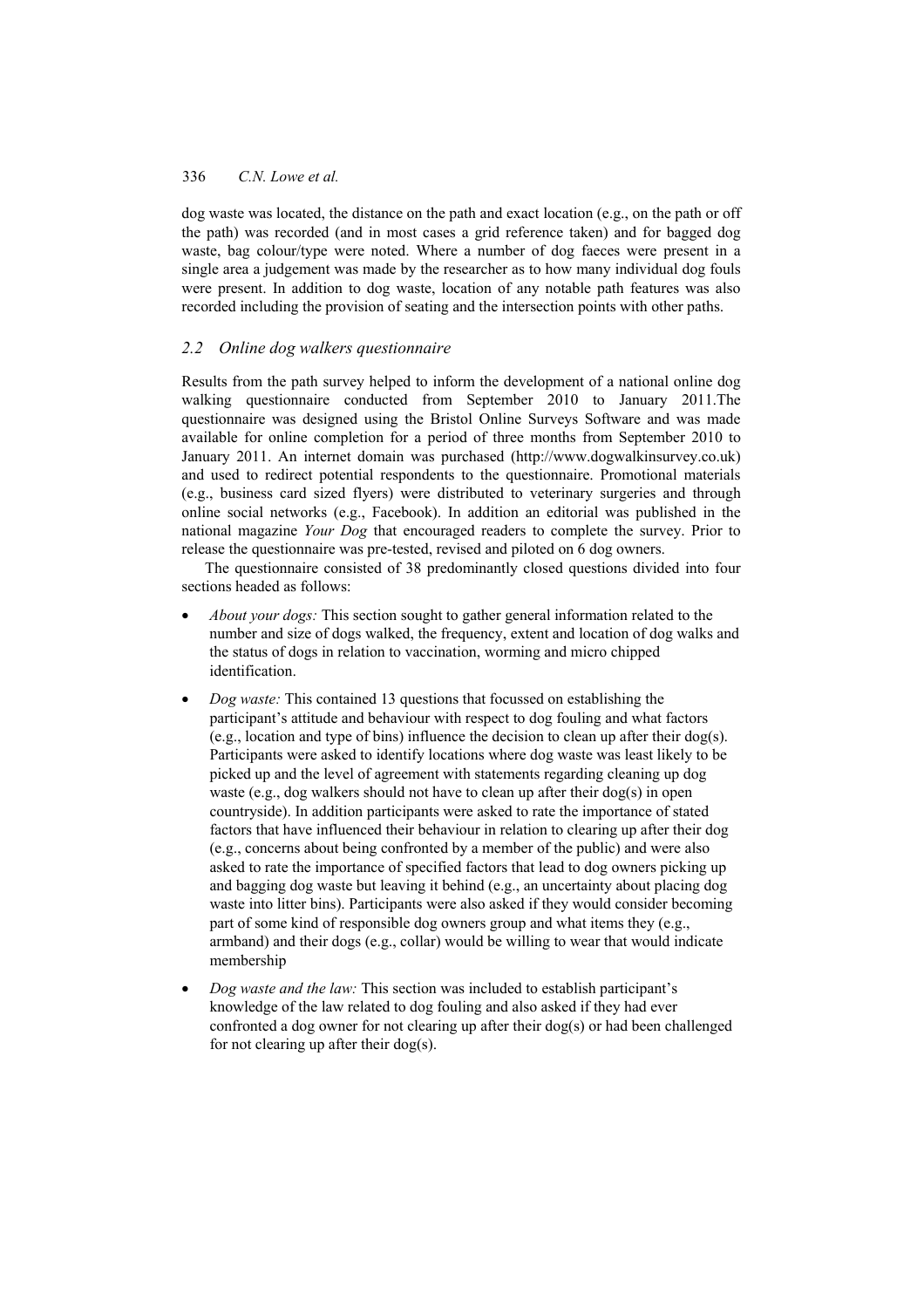• *About you:* This contained general demographic questions including age, ethnicity and regional location. In addition participants were asked if they were professionally employed or involved in dog-related economic activities (e.g., pet shops, vets, pet food manufacture).

For the purposes of the survey the word 'foul' was replaced by 'waste' as it was felt that the former had negative connotations that may have influenced responses. In addition the questionnaire was described as a 'dog walking survey' rather than a 'dog waste survey' to minimise pre-conceptions of potential respondents.

The raw data were managed using Bristol Online Surveys and analysed using Minitab release 16. Chi-square tests were used to investigate selected associations between answers.

### **3 Results**

### *3.1 Path audits*

All the selected paths were subject to Dog Control Orders in respect to the removal of dog faeces. Path descriptions and key features are provided in Tables 1 and 2 and the amount of dog fouling recorded on each path is summarised in Figure 1.

600 Bagged dog foul on path Dog foul on path 500  $\Box$  Bagged dog foul in verges Ø Dog foul in verges 400 300 200 100  $\mathbf 0$ Path 1 Path 2 Path 3 Path 4 Path 5 Path 6 Path 7 Path 8

**Figure 1** Recorded levels of dog fouling from the audited sections of the eight selected paths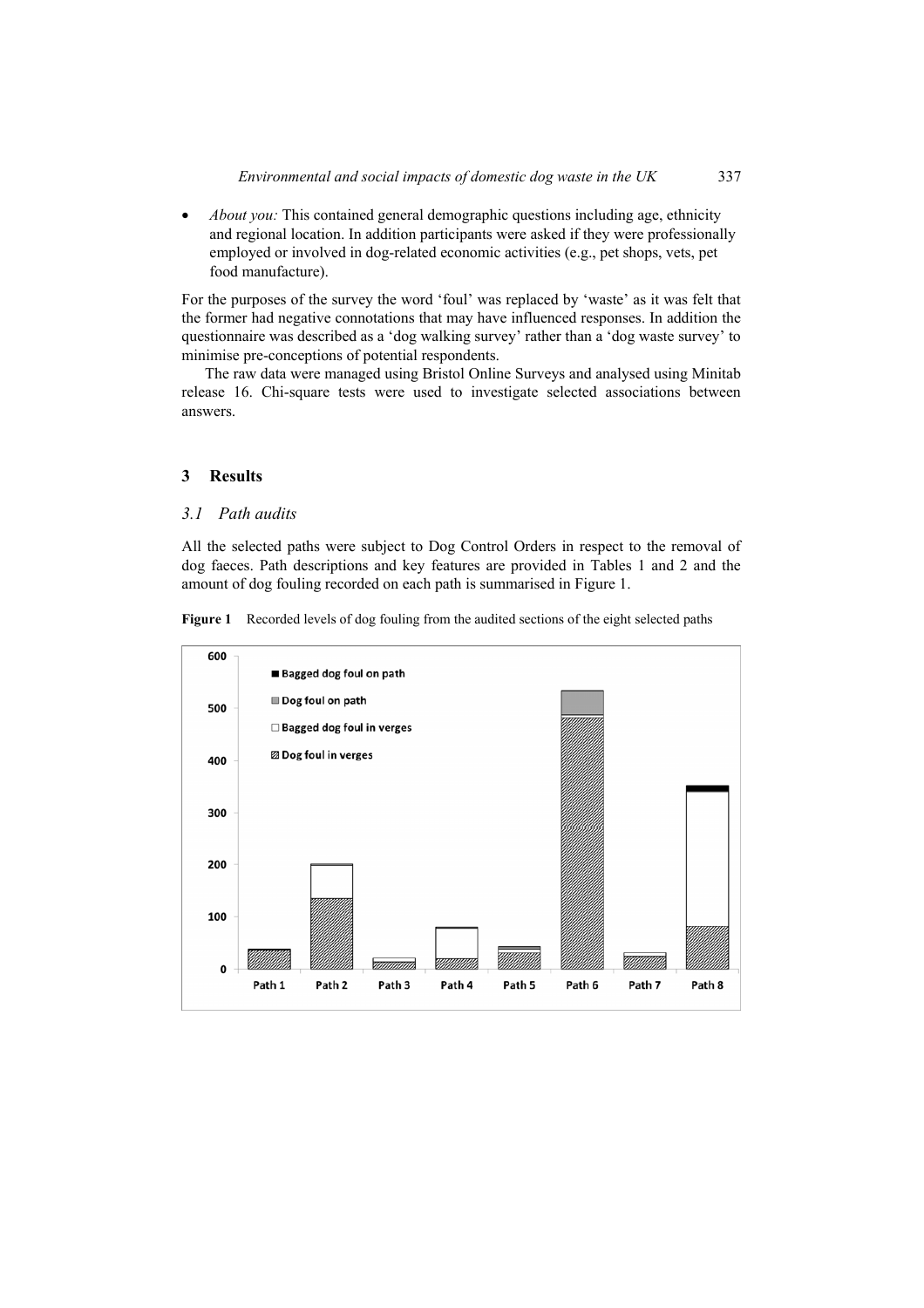#### *3.1.1 Path 1: managed urban park – Avenham Park*

This path is managed by Preston City Council and litter picking by park staff occurs on a regular basis. There was no bagged dog waste located on this path and the frequency of non-bagged dog waste was low and mainly aggregated around trees and lampposts on the edge of the path. No dog waste was recorded on the path itself or around the playground area. Dog waste and litter bins were present on the path and users were actively encouraged to use litter bins to deposit dog waste (bagged dog waste was present in all litter bins). The levels of litter on this path were also very low.

#### *3.1.2 Path 2: Local access walk – riverside*

This path is managed by South Ribble Borough Council and is relatively narrow and sinuous, bordered on both sides by unmanaged undergrowth. Bagged and non-bagged dog wastes were recorded on this path and were associated with access points (intersecting paths) and bridges spanning the path and the River Ribble. Bagged dog waste was recorded hanging on a barb wire fence and on the gate post of a kissing gate at 747 m. One dedicated dog waste bin was located on the survey path at 927 m with a further bin at 1,044 m. Both bins were close to the intersection with an access road and at the start of housing.

#### *3.1.3 Path 3: Local access walk – Tram Road*

This path follows a disused tram line and is directly linked to path 2 and path 5. The path is wide and straight (see Tables 1 and 2). Both bagged and non-bagged dog waste was recorded at low frequencies during the audit. There are no bins on this path.

#### *3.1.4 Path 4: Local access walk – Preston Junction Nature Reserve*

The Preston Junction path runs along a disused railway embankment and forms part of the Preston Junction Nature Reserve managed by Lancashire County Council. Bagged and non-bagged dog waste was recorded during the survey in low frequencies with the exception of where the path crossed over a disused railway bridge and intersected with path 1 (Avenham and Miller Park). Here, there were approximately 35 bags of dog waste (all bags were the same type/colour) recorded in a single location behind a wall. No bins were recorded on this path.

#### *3.1.5 Path 5: Local access walk – lane and dirt track*

This path and road are managed by South Ribble Borough Council. The path intersects with paths 3 and 4. Frequency of bagged dog waste is low in comparison with non-bagged waste which was concentrated on a mud track close to a car park that is used by a local sports club and by path users. One dog and litter combination bin was recorded during the audit.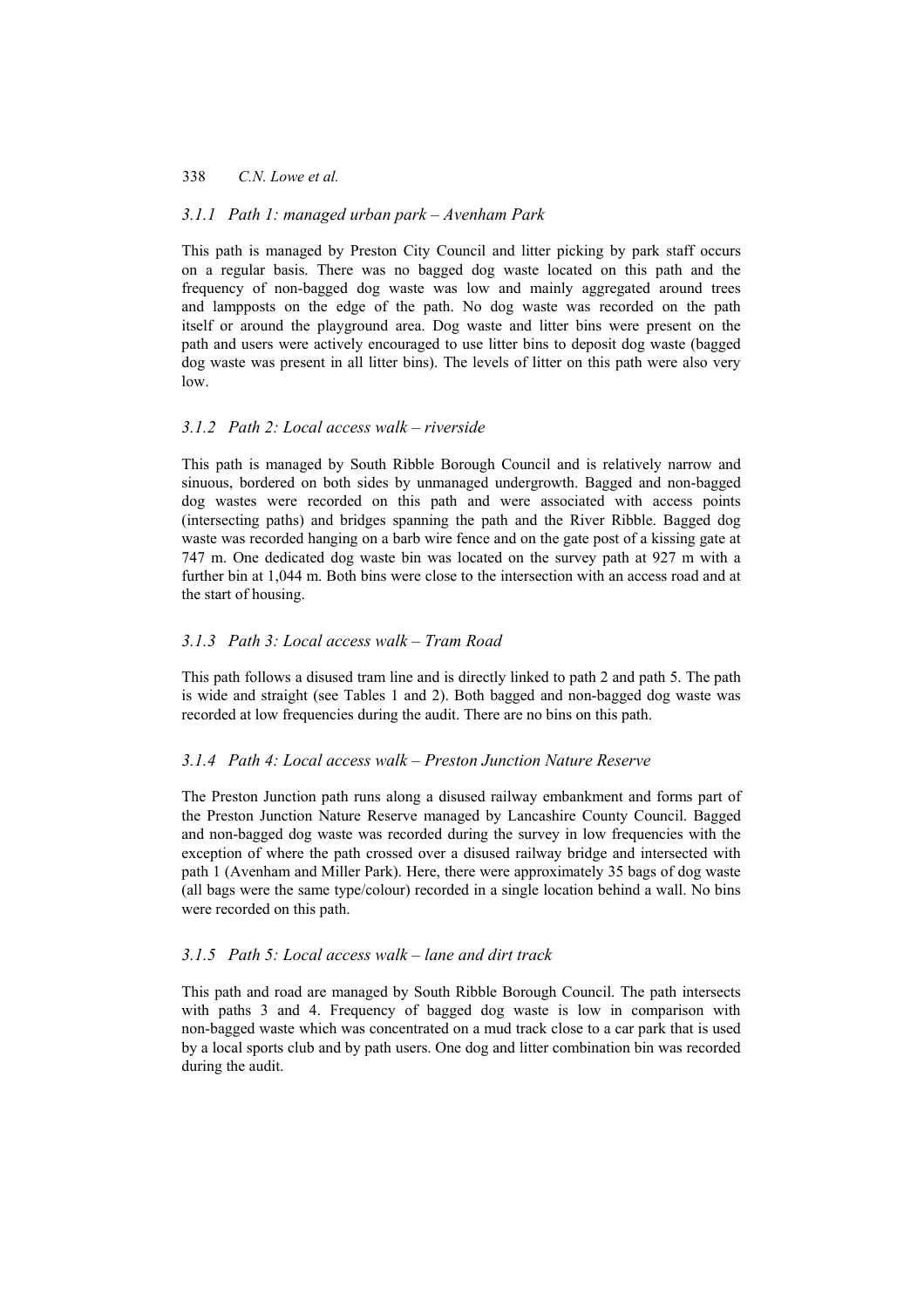#### *3.1.6 Path 6: Urban canal tow path – Lancaster Canal*

This section of the tow path is managed by Preston City Council. Bagged dog foul was only recorded four times on the surveyed path, near to the Aqueduct St entrance. There was a very high frequency of non-bagged dog waste along the 1,000 m distance that peaked at 40 dog faeces in 25 m at 725 to 750 m. Peaks in the frequency of dog faeces were associated with access points from the surrounding urban area.

#### *3.1.7 Path 7: Managed urban park - Worden Park Leyland*

Worden Park is managed by South Ribble Borough Council. The bins that are provided in the park are emptied daily and litter picking occurs on a regular basis. The frequency of bagged and non-bagged dog waste was very low with less than five dog faeces recorded in all 25 m segments of the surveyed path. Dog and litter combination bins were stationed approximately every 200 m along the path. The majority of recorded non-bagged dog faeces were recorded in the vicinity of trees.

#### *3.1.8 Path 8: Circular reservoir walk – Turton and Entwistle Reservoir*

Turton and Entwistle Reservoir is owned and managed by United Utilities. Frequency of both bagged and non-bagged dog waste was very high along the surveyed path. The greatest amounts (28 bagged and 23 non-bagged dog faeces in a 25 m section) of dog waste were recorded within 300 m of the main access point (Batridge car park) with frequency decreasing with distance from this point. Peaks in bagged dog waste were associated with gaps in the dry stone wall (that bordered the path) that served as access points to dirt paths into surrounding woodland. The only bins (for general litter) provided at this location were located in the Batridge car park.

### *3.2 Online dog walkers questionnaire*

The questionnaire was completed by 933 participants of whom 84% were female. The majority of respondents were from England (78%) with representation from Scotland  $(7\%)$ , Wales  $(4\%)$  and Northern Ireland  $(1\%)$ .

Most respondents (90%) walked their dogs at least once a day with 67% accessing the areas where they normally walk their dogs on foot. There was a wide variation with respect to how dog walkers controlled their animals, 14% indicated that they normally walk their dog(s) off the lead,  $37\%$  indicated that they kept their dog(s) on a lead unless in a location remote from traffic and 20% only used a lead on street pavements. In contrast 8% indicated that they never let their dog(s) off the lead.

Dedicated dog waste bins were provided in 67% of areas where respondents regularly walked their dogs but 59% and 46% either somewhat agreed or strongly agreed that dog waste and bagged dog waste respectively were an issue where they walk their dog(s). Bagged dog waste was considered to be visually and environmentally worse than non-bagged dog waste by 57% and 76% of dog walkers respectively.

There was strong agreement with the statements that dog walkers should always clean up after their dogs on street pavements (98%) and in public parks and playing fields (97%) however only 56% strongly agreed that dog walkers should clean up after their dog(s) in all locations. In contrast 34% and 45% respectively, strongly disagreed that dog walkers should clean up after their dog(s) in open countryside and farmland grazed by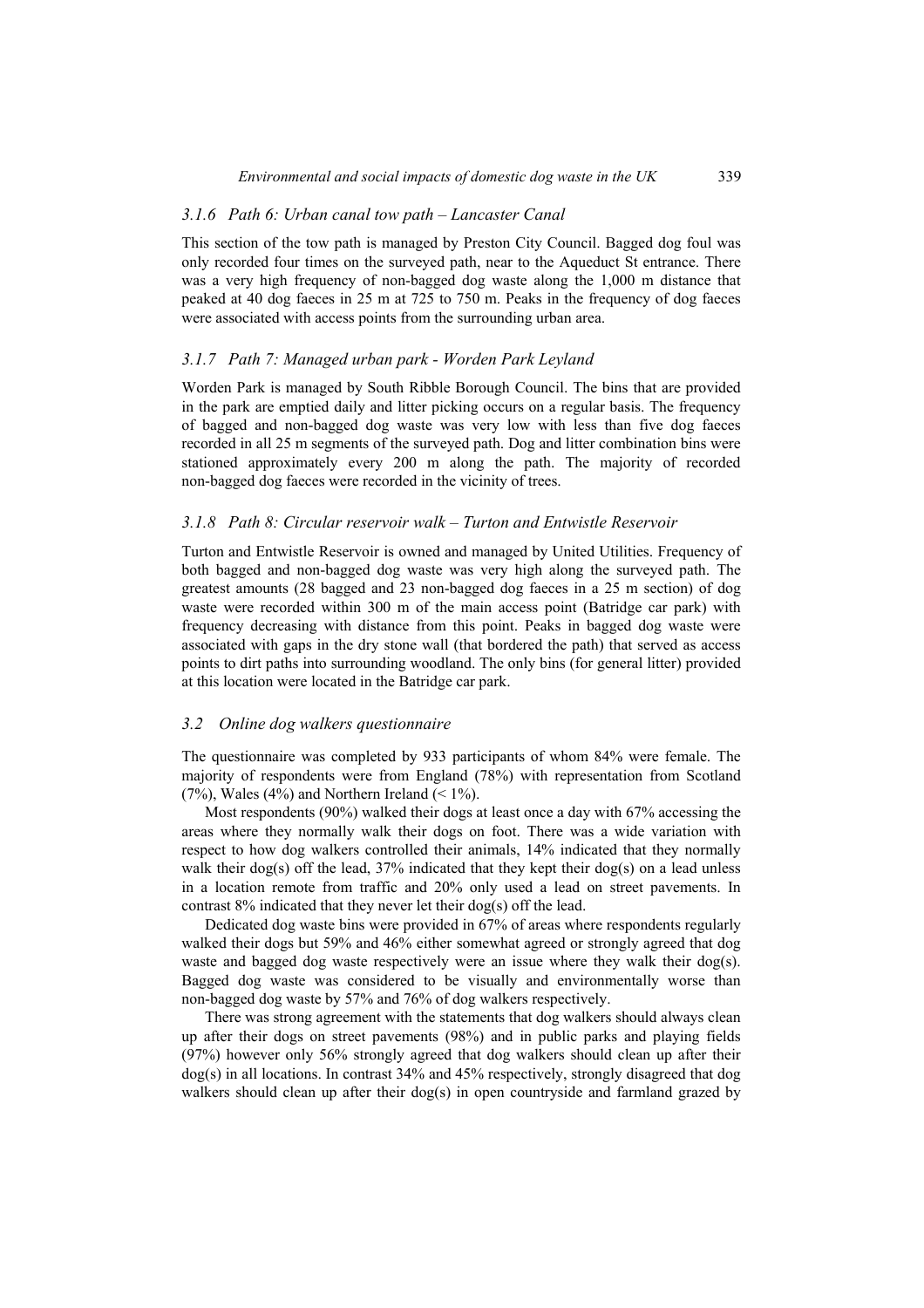livestock. A minority (3%) strongly agreed that dog walkers should not have to clean up after their dog(s) in any location. When asked about the action that they would take if their dog fouled while out walking 92% indicated that they would clean up the waste and either use a dedicated dog waste bin if available or take it away for disposal elsewhere. A minority of respondents (8%) indicated that they would only clean up the dog waste if it was on the path and there was a single response stating that they would never clean up or move dog waste. These results were not significantly  $(p > 0.05)$  influenced by respondent's professional employment or involvement in the dog industry ( $\chi^2$  = 2.639,  $p = 0.267$ ). If no dedicated dog waste bins were available 57% of surveyed dog walkers would choose to place the bagged dog waste into a general litter bin (if available) with 72% of all respondents aware that litter bins could be used to dispose of bagged dog waste. A total of ten respondents indicated that they would either leave the bagged dog waste in a prominent place or place it in the undergrowth alongside the path.

The importance of selected factors influencing behaviour related to clearing up dog waste is listed in Table 3. Mean values generated from ordinal scales  $(1-5)$  indicated that the most important factors influencing behaviour were: picking up dog waste was considered the 'right thing' to do (mean  $= 4.66$ ) and also reducing the spread of disease  $(mean = 4.38)$ . Concerns about being confronted by members of the public or by other dog owners (mean = 2.80 and 2.79 respectively) and the influence of dog waste related campaigns (mean = 2.7) were considered to be of least importance. Although not location specific, a lack of dog waste bins (mean = 3.97) was considered the most important factor for explaining why some dog walkers pick up dog waste but then discard it (see Table 4).

56% of respondents stated that they would consider becoming part of a responsible dog owners group. There was a significant association between the responses to this question and professional employment or involvement in the dog industry (e.g., pet shops, kennels, vets, pet food manufacture)  $(\chi^2 = 4.425, p = 0.035)$ . Respondents were significantly more likely to consider becoming part of a responsible dog owners group if they were involved in the dog industry  $(p < 0.05)$ .

| Factors influencing behaviour related to clearing up dog waste | Mean |  |
|----------------------------------------------------------------|------|--|
| Good for the environment                                       | 3.80 |  |
| Reduces the spread of disease                                  | 4.38 |  |
| <i>Toxocaracanis</i> (parasite found in dog faeces)            | 4.33 |  |
| Threat of being fined or prosecuted                            | 3.29 |  |
| The right thing to do                                          | 4.66 |  |
| Confrontation by members of the public                         | 2.80 |  |
| Confrontation by other dog owners                              | 2.79 |  |
| Dog waste related campaigns                                    | 2.70 |  |
| Money spent by the local authority to clean up dog waste       | 2.69 |  |
| Availability of bins                                           | 3.57 |  |

**Table 3** Mean levels of importance of factors influencing behaviour of dog walkers to clear up dog waste

Notes: Higher scores indicate greater importance (based on a scale of 1–5 where 1 is not important and 5 very important).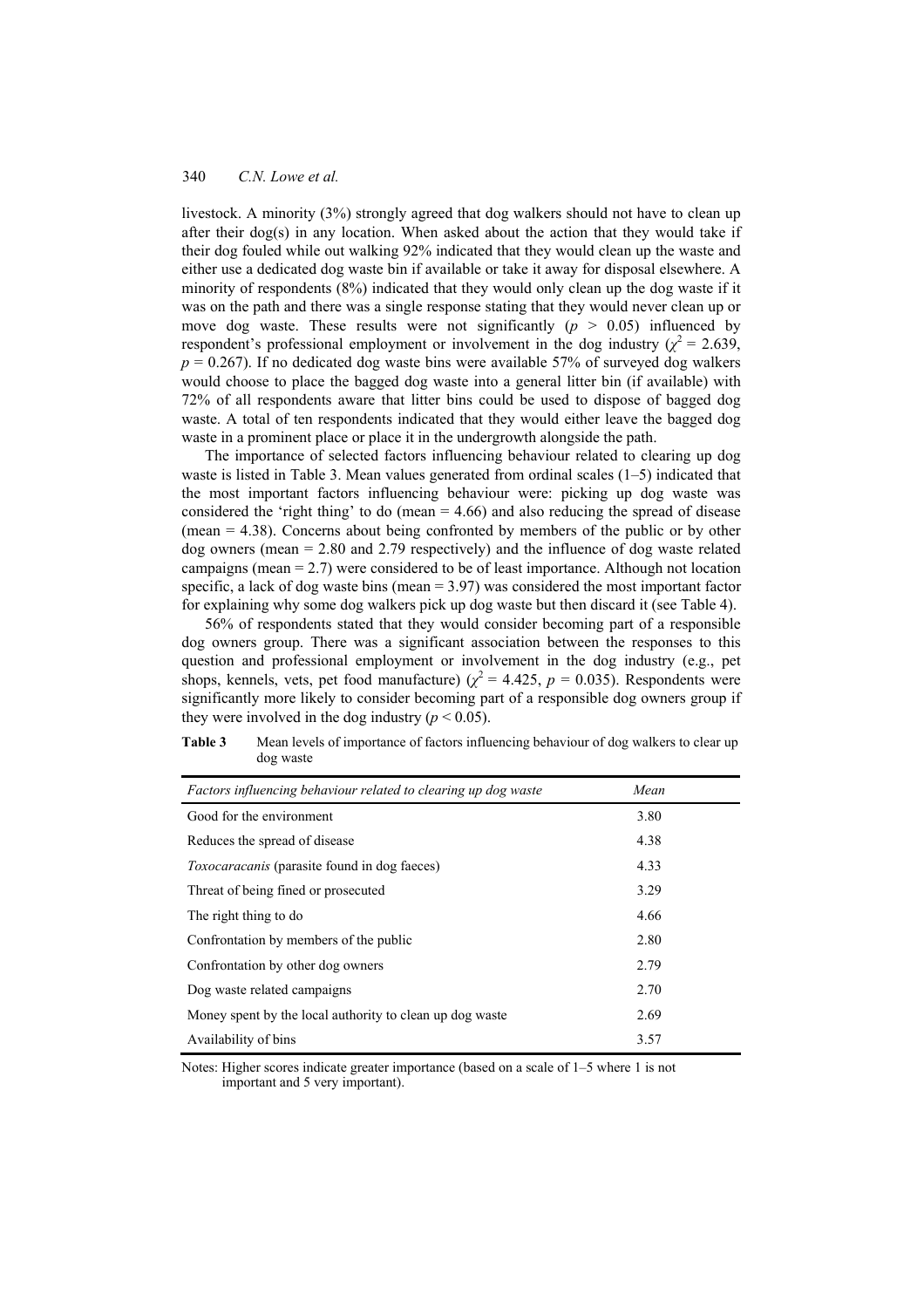| Table 4 | Mean levels of importance of factors influencing the behaviour of dog walkers who |
|---------|-----------------------------------------------------------------------------------|
|         | pick up dog waste but then discard it                                             |

| Factors influencing dog walkers to pick up and then discard dog waste                                                                            | Mean |
|--------------------------------------------------------------------------------------------------------------------------------------------------|------|
| Embarrassed to be seen carrying bags of dog waste                                                                                                | 2.47 |
| A lack of dog waste bins                                                                                                                         | 3.97 |
| Uncertainty about placing dog waste into litter bins                                                                                             | 3.02 |
| Avoid taking dog waste home or into cars                                                                                                         | 3.60 |
| Some owners do not usually clean up after their dog but may feel obliged to<br>(e.g., in the presence of other people) and discard the bag later | 3.50 |

Notes: Higher scores indicate greater importance (based on a scale of 1–5 where 1 is not important and 5 very important).

Approximately half of all respondents (48%) indicated that they had confronted a dog walker for not cleaning up after their dog(s) but conversely only  $6\%$  (54 individuals) indicated that they had themselves been challenged for not clearing up. Of the 54 individuals that stated they had been challenged the vast majority (52) were challenged (either correctly or incorrectly) by members of the public with only two cases involving local council enforcement staff. There was no significant association ( $p > 0.05$ ) between the likelihood of respondents confronting a dog owner for not clearing up and professional employment or involvement in the dog industry ( $\chi^2$  = 0.022, *p* = 0.883).

Respondent awareness of fixed penalty fines associated with not picking up dog foul was extremely high (98%).

#### **4 Discussion**

#### *4.1 Study limitations*

It is recognised that the method of recruiting participants for this study may have biased results. Recruitment focussed on the use of social media and targeted online dog forums and other dog orientated groupings and therefore it could be argued that respondents were likely to be dog enthusiasts. Furthermore, Webley and Siviter (2000) have suggested that self-report measures cannot be relied upon when investigating rule-breaking behaviour. Further study is also required to determine in what circumstances non-conformity occurs and what social norms or sanctions transgressive owners would respond to. In an observational study by Westgarth et al. (2010) dog walking behaviour was studied in popular outdoor environments. In observations associated with dog fouling, 63% of dog walkers picked up. However, in a questionnaire survey (Westgarth et al., 2008) of the local area, 90% of dog owners reported to always/usually pick up dog faeces. These study limitations were recognised during development of the questionnaire and questions designed to identify and mitigate against potential bias attributed to completion rates by dog enthusiasts. For example respondents were asked if they were professionally employed or involved in dog-related activities (24%), if their dog(s) had been micro chipped (90%) and how often their dog(s) are vaccinated and wormed (78% had their dogs vaccinated at least every 12 months and wormed at least every six months). This can be contrasted with the study by Westgarth et al. (2008) which attempted to survey all the households in a defined area that found a third of dogs had not been vaccinated. It is also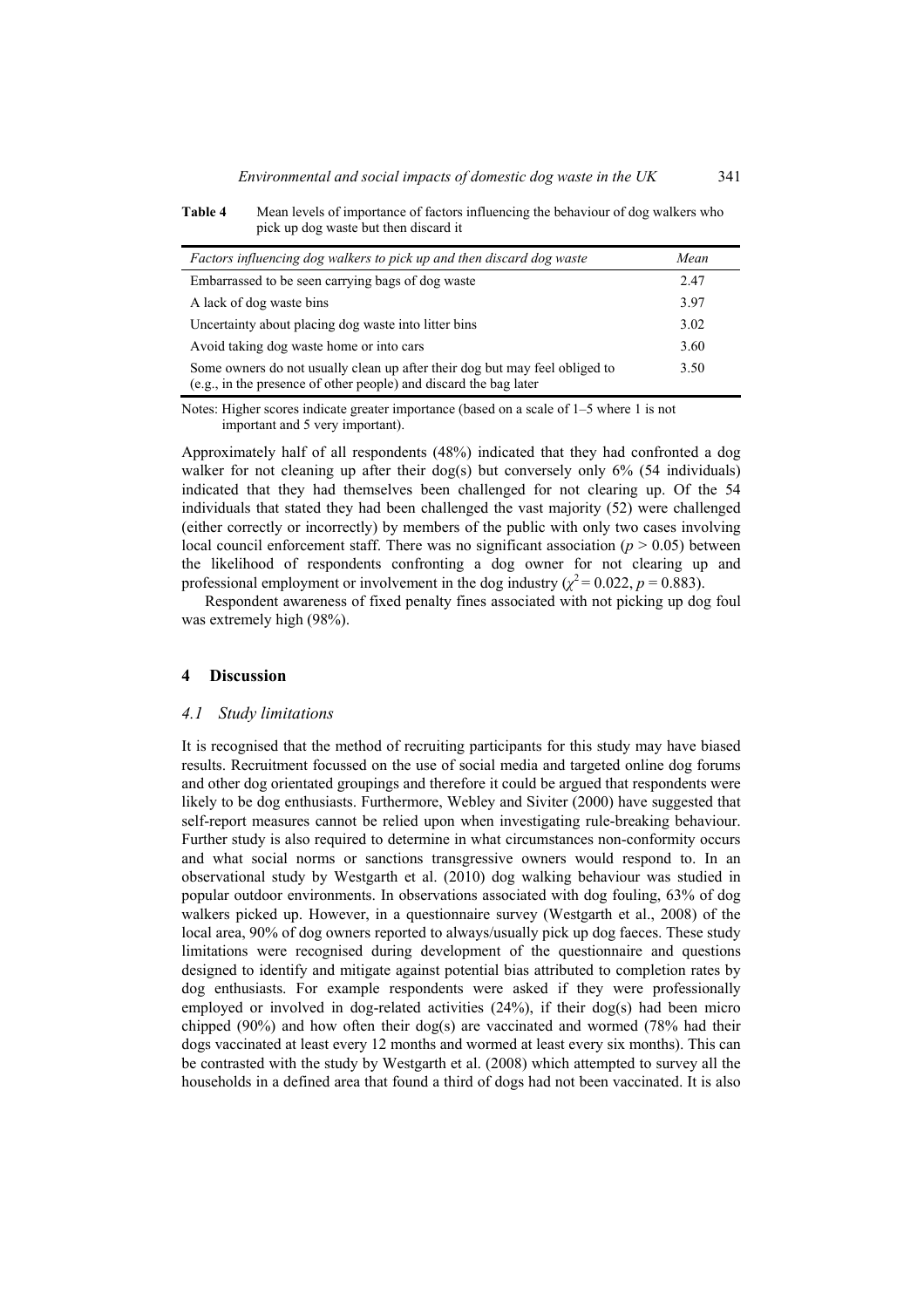recognised that the gender balance of respondents may have influenced results (84% of surveys completed by females). However, it is not known how this relates to the actual gender ratios of dog walkers. While it is recognised that the questionnaire was completed by a disproportionality high number of dog enthusiasts this has been recognised in the analysis and it is contended that the findings, while not truly representative of the dog walking public, are of value in determining current attitudes and behaviours of dog walkers to dog faeces.

## *4.2 Path audits*

It is recognised that the path audits can only provide 'snap shots' of the actual situation with respect to dog fouling at the selected paths. In addition direct comparison of the frequency of dog faeces between paths has limited value as path usage (e.g., footfall) was not recorded. Therefore, the authors have employed caution in the interpretation of the findings.

It is widely recognised that dog waste is a major issue for the public and therefore also local authorities (e.g., Wells, 2006, 2007). In the UK the issue is usually addressed through the introduction of legal measures and where practical/economical the provision of dedicated dog waste bins. However, the findings from these audits support the assertion put forward by Webley and Siviter (2000) that the solution to the problems associated with dog fouling is not that simple. For example, the two paths with the lowest recorded levels of dog waste were in Worden Park and on Tram road. On Worden Park bins are provided every 20 m but at Tram road there were no bins and so the reason for the low frequency of dog waste cannot be put solely down to presence of bins. Tram road is a very wide (approx. 4 m) and straight path that is used by cyclists, families and dog walkers. Visibility on the path is high and so a dog that fouls on the path would be easily seen. It is suggested that heightened visibility on this path reduces the amount of dog waste (people more likely to pick up) and non-bagged waste (people less likely to discard). The location of paths also makes a difference to the amount and type of dog waste. At the rural reservoir, which is accessed primarily by vehicles, the amount of recorded bagged dog waste was high (269 bags on a 1,000 m path section). It is suggested that users of this path are motivated to pick up after their dogs due to visibility and a positive perception of the area (e.g., rural, largely litter free and used by families). However, the lack of bins and a reluctance to take dog waste into their vehicles may have led to the high number of discarded bags.

Personal (historical) habits may also play a role in behaviour related to dog fouling. The survey of the Lancaster Canal tow path revealed a high density of dog waste but less than 1% of this waste was bagged. Significant sections of the path are bordered by terraced housing with limited personal outside space (largely restricted to backyards and communal alleyways). It is suggested that the tow path is an area of green space in this rural environment that has traditionally been used by dog owning residents as a communal space in which their dogs can defecate. Therefore, it may be perceived (by residents) as acceptable to not pick up after their dogs in this area.

How dog walkers perceive the area that they are in may be an overriding factor (even more so than provision of bins) in determining behaviour related to dog fouling. Results from the five interconnected path audits suggested that there were large differences in the amount and type of dog waste present on these paths and that these differences were not related to bin provision. Path 1 (in the formal Avenham Park) and path 4 (Preston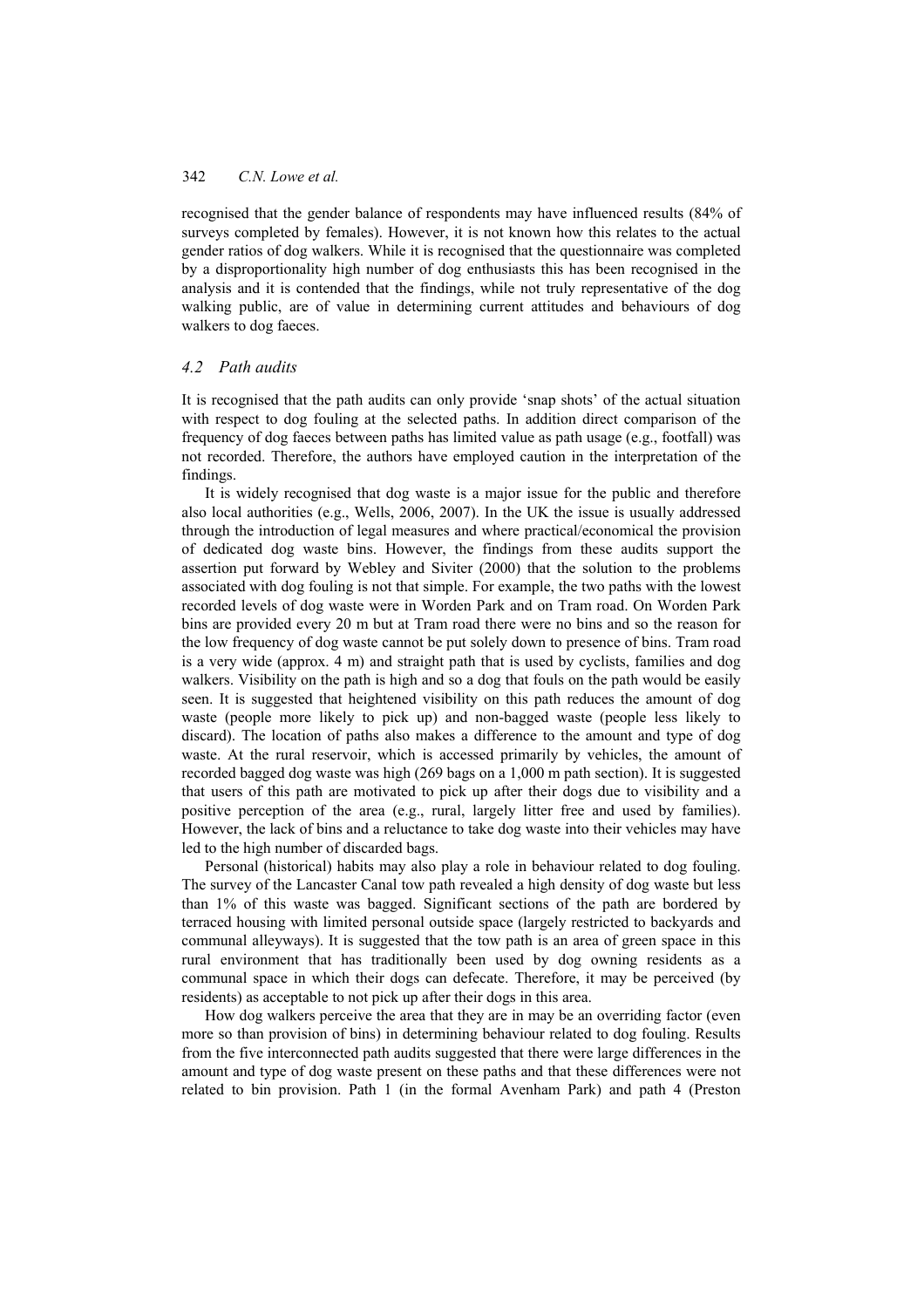Junction) are connected to each other. However, frequency and type of dog waste present on these paths is very different. On path 1, the frequency of dog fouling is low and no bagged dog waste was recorded, however, where the two paths meet a hotspot for bagged dog waste exists and levels of all types of dog waste are higher on path 4. This indicates a change in perception and behaviour of some dog owners as they pass from the managed park to the unmanaged, often overgrown (vegetation) Preston Junction (or vice versa). The high frequency of bagged dog waste at the interface between these two areas may have arisen through a reduced sense of guilt/responsibility and/or visibility to other path users. This link can also be seen in path 8 where the greatest frequency of bagged dog waste was associated with areas where the main path was met by smaller paths through gaps in a dry stone wall. Bags of dog waste were discarded either side of the gaps in the wall (not visible from the main path). Dog owners may have felt guilty about discarding bags on or near the main path but once out of sight (passing through the gap in the wall) of other users they discarded the bags at the earliest opportunity.

The path audits have suggested that there are a number of factors influencing the occurrence of bagged and non-bagged dog waste including: location of path, type of user, perception of the environment, presence of transitional areas (e.g., exits/entrances), visibility/path morphology, landscape features (e.g., walls), habit, bin location and usage of litter bins. Therefore, the provision of dedicated dog waste bins that are expensive to buy, service and maintain may not (by themselves) alleviate the problem.

#### *4.3 Online dog walkers questionnaire*

Results from the questionnaire corroborated the findings of path audits in suggesting that situational factors influenced behaviour with respect to clearing up dog faeces. In agreement with the findings of Westgarth et al (2008), the vast majority of respondents (97%) strongly agreed that dog walkers should clean up after their dogs on street pavements and public parks and playing fields while less than 12% strongly agreed in open countryside or farmland grazed by livestock. This result is corroborated by the observational study of Webley and Siviter (2000) which focussed on conformity and non-conformity in contingent behaviour to explain dog fouling as minor social rule breaking (Goffman, 1966). The present study also suggests that situational factors are of significance in explaining why an owner would clear up in one context, but in another context might make judgements about what dog faeces was, such as something biodegradable, and have a more permissible attitude to whether they should clean up. Webley and Siviter's study demonstrated that dog owners were more likely to pick up in a park situation compared with pavements and suggested that this reflected a general sensitivity to the needs of other users. Although situational factors may influence behaviour, questionnaire results suggest that there is only a very small minority of dog walkers that will not clear up after their dog(s) in any location. It is suggested that this observation may be associated with several factors including the strength of enforcement, attitudes of owners to rule transgression and the potential lack of internalisation of cleaning up dog faeces as a social norm. Studies investigating other pro-environmental behaviours (e.g., recycling) have also identified small sections of the public that are unwilling to engage in behavioural change. There is often a disproportionate amount of attention and finances given to changing the behaviour of these 'laggards' and the effectiveness of these activities. As more than half of respondents (57%) indicated that they walk their dogs on a set route and 52% stated that their dog(s) either always or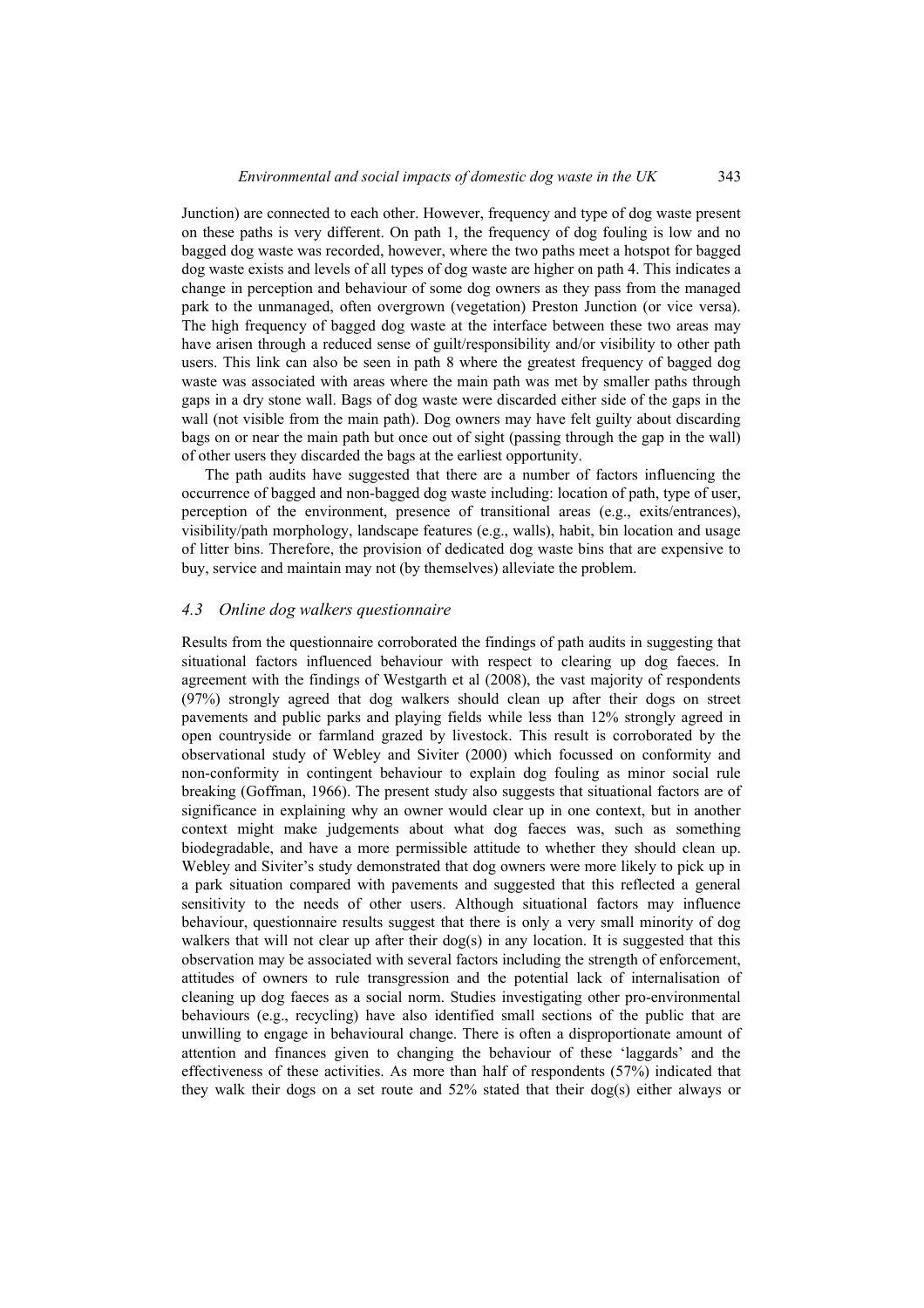regularly fouled in the same place, the localised impact of a small minority of 'irresponsible' dog walkers may be significant.

While the availability of bins was considered to be an important factor influencing behaviour the key driver was that dog walkers considered clearing up after their dogs was simply following the internalised and externally sanctioned rules of being a responsible dog-owner. It was considered 'the right thing to do' and this was partly a result of an awareness of the health risks associated with dog foul. It is also suggested that this attitude is more strongly held by dog walkers than other members of the public.

Although awareness of fines related to dog fouling was extremely high (> 98%) the threat of being fined or prosecuted was not seen as a dominant factor influencing behaviour. It is recognised that, there are significant difficulties in regulating, resourcing and implementing dog control orders with respect to dog fouling. Furthermore, this regulatory approach may be developing a negative view of dog owners amongst the non-dog owning public. Therefore, given that only a minority of irresponsible dog walkers may be responsible for the majority of dog fouling, it is suggested that a regulatory approach to this problem may not be the most appropriate approach. However, implementing a requirement (in locations with high levels of dog waste and public use) for dogs to be kept on leads (an offence that can be implemented under Dog Control orders) may lead to a reduction in the presence of dog waste as a direct association can then be made between the owner and the defecating dog. This suggestion is supported by observations made by Westgarth et al. (2010) at a beach, public park and a sports field in England and by Wells (2006) at public parks in Northern Ireland who recorded that dog owners cleaned up after their dogs more often when the dogs were on a leash. However, research by SIRC (2008) suggested that the opportunity to walk dogs off the lead was considered the single most important factor in determining dog walking location and this factor must be considered before any designation changes are implemented.

This research would suggest that actively engaging with responsible dog owners (56% of respondents indicated that they would consider becoming part of a responsible dog owners group) and promoting the message that most owners already clean up after their dogs (as suggested by Webley and Sivitar, 2000) and consider it a social norm may result in behavioural change amongst those dog walkers that do not currently pick up. This may be further enhanced by making responsible dog owners more visible/identifiable and the provision of more overt signage in popular dog walking areas. In Falkirk, Scotland, the local council have operated a Green Dog Walker Campaign for the last four years. Dog walkers in the council area are encouraged to wear an armband and/or their dogs wear a collar that indicates a commitment to cleaning up after their dog. Over 700 dog walkers in the Falkirk area have committed to the project and other community groups have started their own schemes. Further research is needed to evaluate the role of responsible dog owners in facilitating change, as well as explaining the transgression behaviour of non-conformists (through direct engagement).

Results obtained from the path audits highlighted the occurrence, and locational disparity of discarded bagged dog waste. The presence of discarded bagged dog waste within urban and rural environments has increased markedly over the last ten years. Bagged dog waste may have the same associated health risks as non-bagged dog waste but has a potentially greater environmental impact as the bag and the faeces may persist for longer periods of time in the environment (e.g., on a beach, bagged dog waste may be washed out and returned by the tide). The added plastic burden is also an issue (even if bags are biodegradable) and bags may also pose a choking hazard for livestock and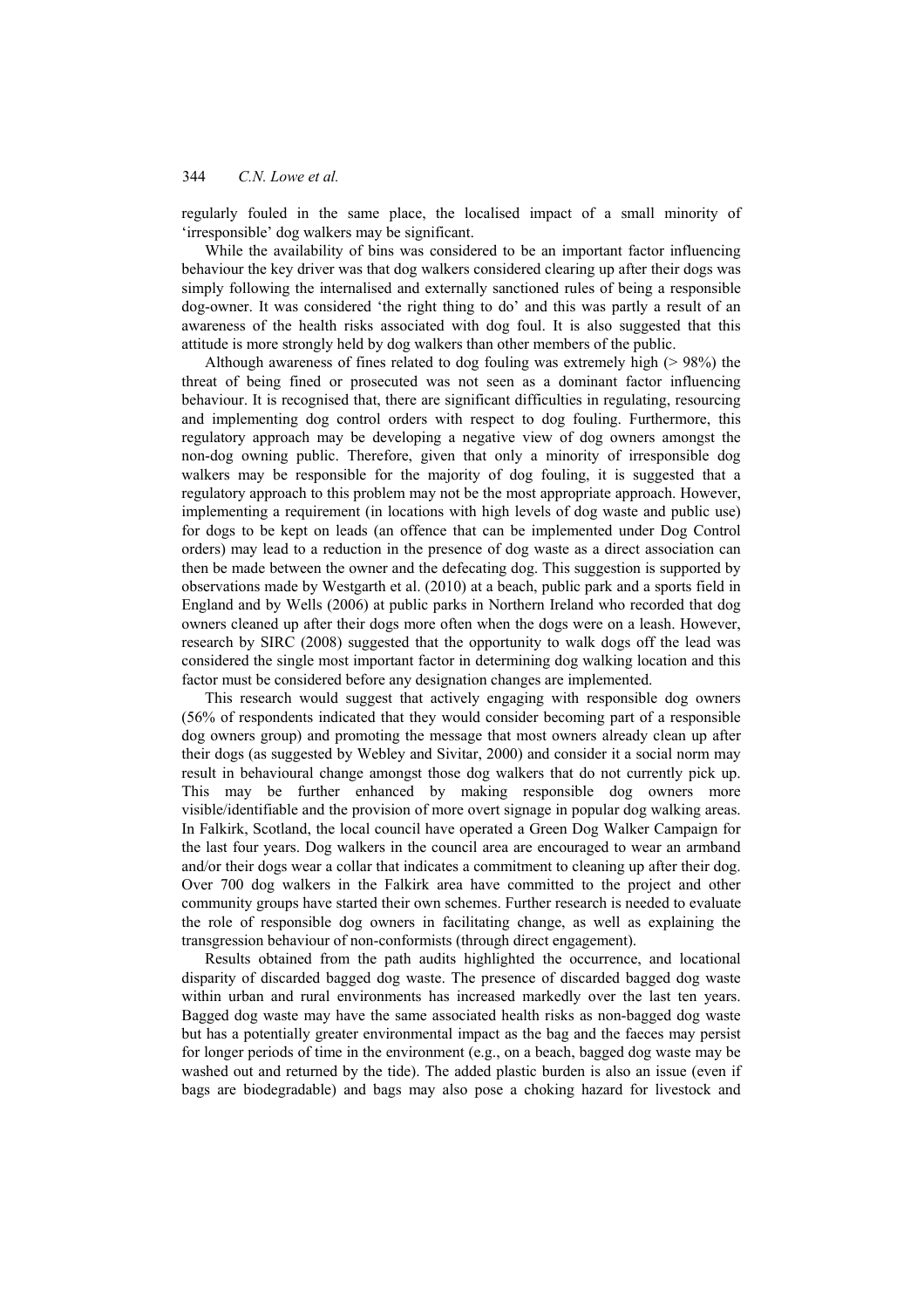wildlife. In addition in managed areas there are health and safety risks associated with the removal of bagged dog waste (e.g., from the branches of trees) and when inadvertently encountered while grass cutting and/or strimming. The presence of these bags may also have a negative aesthetic impact. Results from the questionnaire have suggested that dog walkers consider bagged dog waste as much of an issue as non-bagged dog waste with 56% of respondents either somewhat agreeing or strongly agreeing that discarded bagged dog waste is an issue where they walk their dogs compared to 59% for non-bagged dog waste. There may be multiple drivers for the behaviour of picking up and then discarding dog waste. While respondents considered a lack of dedicated dog waste bins as the most important factor (mean =  $3.97$ ) there was also strong importance (mean =  $3.60$ ) attributed to the assumption that some dog walkers discarded bagged dog waste as they did not want to take it home or into their cars. This is supported by the high level of discarded bags located close to the car park at path 8 the circular reservoir walk. The path audits suggested that visibility was a key factor in the behaviour of dog walkers with respect to dog waste and that some dog owners may only clean up after their dogs when obliged to (e.g., in the presence of others). It was considered that given the opportunity these dog walkers would seek to discard the bagged dog waste as quickly as possible and respondents considered that this was also an important factor (mean = 3.50) influencing this behaviour.

It has been suggested that demographic factors can significantly influence pro-environmental behaviours (e.g., Kollmuss and Agyeman, 2002) and observations by Wells (2006) of 400 dog walkers in Northern Ireland attempted to determine the profile of a 'typical dog fouler'. Results from this study suggested that socio-economic status and gender influenced reactions to dog waste. Individuals with a lower income had a lower regard for the environmental issue of dog fouling and more females cleaned up after their dogs than males (which has direct bearing on this current study where 84% of questionnaire respondents were female). In contrast a study by Webley and Siviter (2000) suggested that there were no significant differences between responsible and irresponsible dog owners in terms of age, gender, price of dog, etc. Results from the current study have allowed the authors to identify discrete groups within dog walkers on the basis of their attitudes and behaviour towards clearing up after their dogs that are outlined below. These typologies were developed qualitatively with direct reference to the scheme proposed by Campbell (2007) that categorised people according to their attitudes and behaviour on littering.

#### *4.4 Dog walking typologies*

- *Proud to pick up* happy to be seen carrying dog waste, will pick up in all locations and take it home if no bins are available.
- *It is the right thing to do* will pick up in public places but will seek to dispose of the waste as soon as it is practical.
- *I have done my job....* if there is no bin available will leave the bagged waste to be dealt with by others.
- *Only if I have to* will only pick up in the presence of other people likely to discard when no one is looking.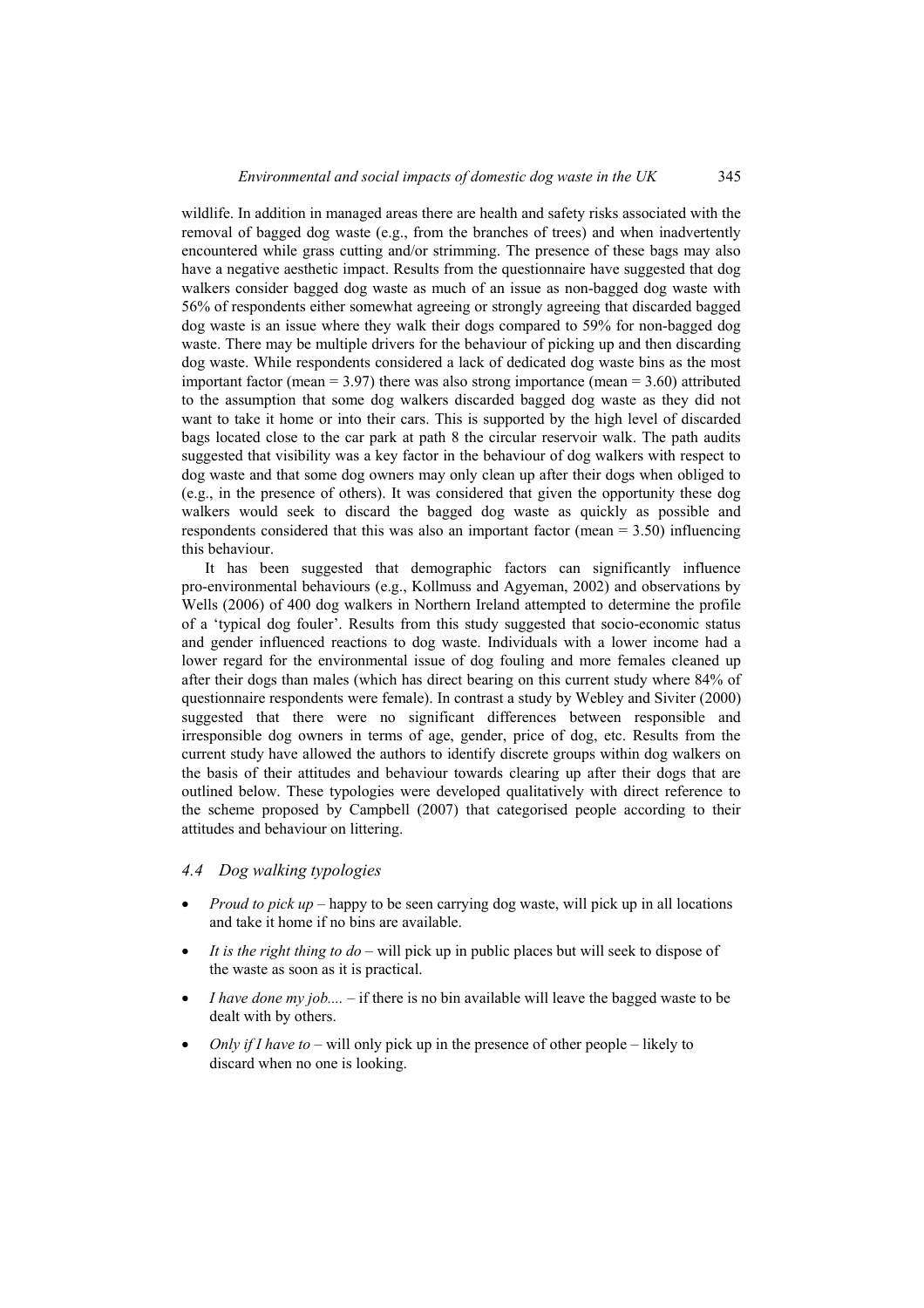• *Disengaged* – will not pick up in any situation even if they are aware of the environmental consequences of their actions.

Further study is required to ascertain if such typologies are a limited reflection of a more complicated reality, fixed, or whether people move between them. In order for local authorities to tackle the issue of dog waste it may be necessary to develop individual strategies for each of the suggested dog walker typologies and potentially tailor these strategies to individual locations.

This study has highlighted the importance of contingent factors in determining the behaviour of dog walkers towards clearing up after their animals. This formative study has highlighted the complexities of the issue and in particular the importance of interactions between situational, social and individual motivational factors in influencing behaviour. It is suggested that significantly more research is required to assist in addressing this emotive yet complex problem.

### **References**

- Atenstaedt, R.L. and Jones, S. (2011) 'Interventions to prevent dog fouling: a systematic review of evidence', *Public Health*, Vol. 125, No. 2, pp.90–92.
- Bamberg, S. and Möser, G. (2007) 'Twenty years after Hines, Hungerford, and Tomera: a new meta-analysis of psycho-social determinants of pro-environmental behaviour', *Journal of Environmental Psychology*, Vol. 27, No. 1, pp.14–25.
- Campbell, F. (2007) *People Who Litter: ENCAMS Research Report*, ENCAMS, Wigan, UK.
- Department of Environment, Food and Rural Affairs (Defra) (n.d.) *Dog Control Orders: Guidance of Sections 55 to 67 of the Clean Neighbourhoods and Environment Act 2005*, Defra Publications, London.
- ENCAMS (2005) *Control of Dogs Survey 2005/06* [online] http://www.keepbritaintidy.org/ImgLibrary/dogfouling\_control\_dogs\_survey\_639.pdf (accessed 5 June 2012).
- Goffman, E. (1966) *Behavior in Public Places*, The Free Press, Cambridge.
- Innes, E.A., Bartley, P.M., Maley, S.W., Wright, S.E. and Buxton, D. (2007) 'Comparative host-parasite relationships in ovine toxoplasmosis and bovine neosporosis and strategies for vaccination', *Vaccine*, Vol. 25, No. 3, pp.5495–5503.
- Kollmuss, A. and Agyeman, J. (2002) 'Mind the gap: why do people act environmentally and what are the barriers to pro-environmental behaviour', *Environmental Education Research*, Vol. 8, No. 3, pp.239–260.
- Pet Food Manufacturers Association (PFMA) (2012) *UK Pet Population Statistics* [online] http://www.pfma.org.uk/pet-population/ (accessed 2 July 2012).
- Podberscek, A.L. (1994) 'Dog on a Tightrope: the position of the dog in British Society as influenced by press reports on dog attacks (1988 to 1992)', A*nthrozoos: A Multidisciplinary Journal of the Interactions of People & Animals*, Vol. 7, No. 4, pp.232–241.
- Sport Industry Research (SIRC) (2008) *Assessment of Perceptions, Behaviours and Understanding of Walkers with Dogs in the Countryside*, A report prepared for The Kennel Club and Hampshire County Council [online] http://www3.hants.gov.uk/shu-research-paper.pdf (accessed 5 June 2012).
- Waste Improvement Network (WIN) (2011) *WIN Focus 12 Cleaning Up Dog Waste* [online] http://www.win.org.uk/ (accessed 5 June 2012).
- Webley, P. and Siviter, C. (2000) 'Why do some owners allows their dogs to foul the pavement? The social psychology of a minor rule infraction', *Journal of Applied Psychology*, Vol. 30, No. 7, pp.1371–1380.